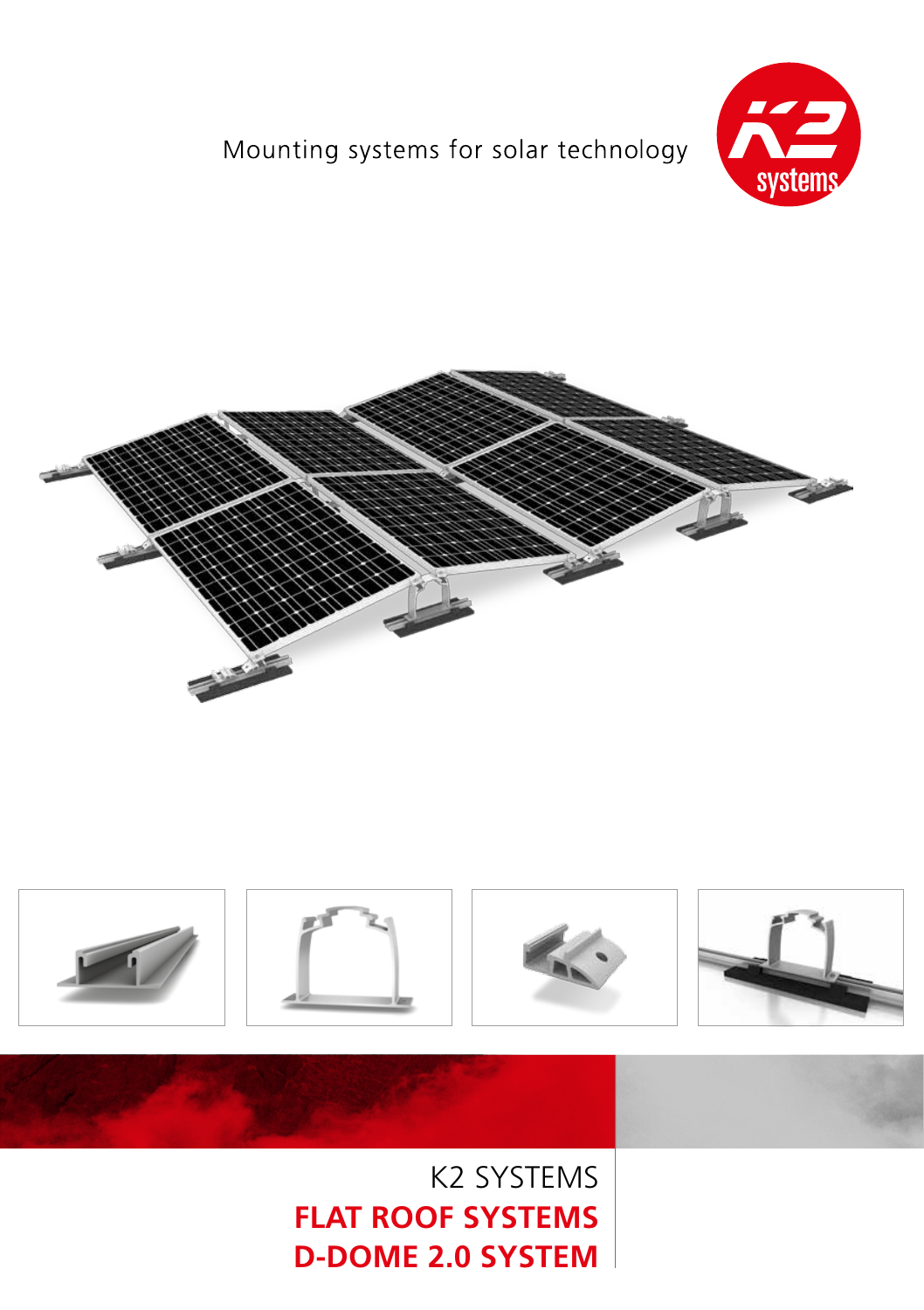## **D-DOME 2.0 SYSTEM**

- Ideal for roofs with low ballast potential and with or without a parapet
- ¬ Very attractive price-performance ratio and logistic advantages thanks to short rail sections and sleek Dome design.
- ¬ Quick mounting due to reduced number of components and assembly only from above
- ¬ 10° elevation angle
- ¬ No shading issues therefore optimal roof coverage possible
- ¬ Aerodynamically tested in a wind tunnel by leading structure aerodynamicists
- ¬ Static proven solution using the K2 Base Planning Software
- ¬ Optionally with equipotential bonding

| <b>Technical data</b>                 |                                                                                                                                                                           |
|---------------------------------------|---------------------------------------------------------------------------------------------------------------------------------------------------------------------------|
| Field of application                  | Flat roof to $5^\circ$                                                                                                                                                    |
| Roofing                               | Membrane and Bitumen roof, gravel and green roofs                                                                                                                         |
| PV modules                            | Module fastening with corner clamping or alternatively mid<br>clamping observing module manufacturer recommendations                                                      |
| Module orientation                    | Horizontal                                                                                                                                                                |
| System orientation                    | Flexible double-sided with any orientation possible                                                                                                                       |
| Material                              | Aluminium (EN AW-6063 T66)                                                                                                                                                |
| Connecting elements                   | Stainless steel A2-70                                                                                                                                                     |
| Weight/m <sup>2</sup> module surface  | Without module, without ballast approx. 2.4kg                                                                                                                             |
| Roof connection                       | Overlay with potential ballast; no roof penetration                                                                                                                       |
| Static principles                     | Calculation principles in accordance with Eurocode 9 –<br>dimensioning and construction of aluminium structures<br>using wind tunnel tests                                |
| Load assumption in<br>accordance with | Eurocode 1 / DIN EN 1991                                                                                                                                                  |
| System components                     | K2 SpeedRail, K2 D-Dome 1000 2.0, K2 SD Double,<br>MK2, Endclamp Set, XS Middleclamp Set, K2 (Short) Porter,<br>building protection mat and bolt with serrated under head |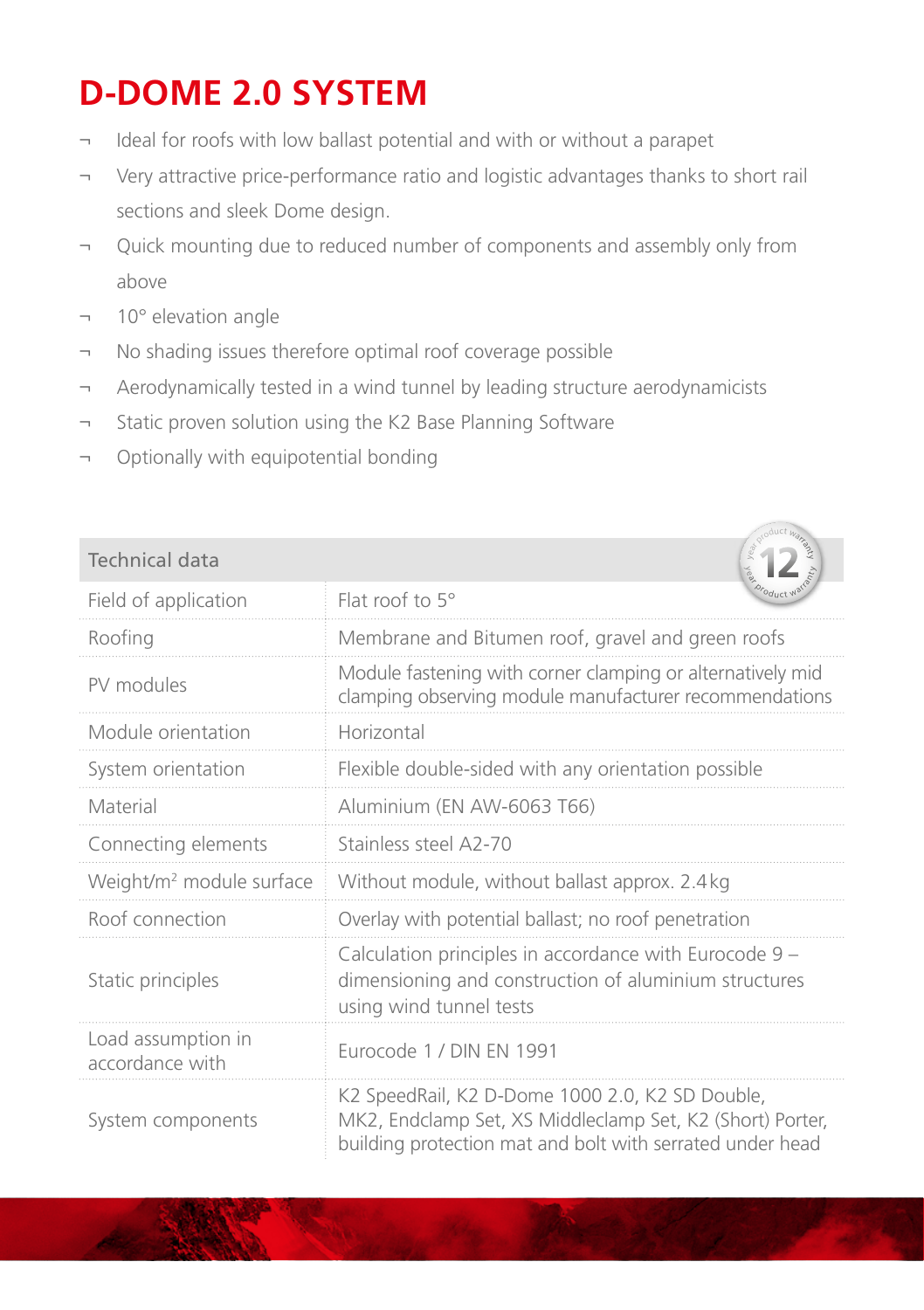

Detail illustration D-Dome 2.0 System



Additional ballast using K2 Short Porter on the sides or K2 Porter in the centre